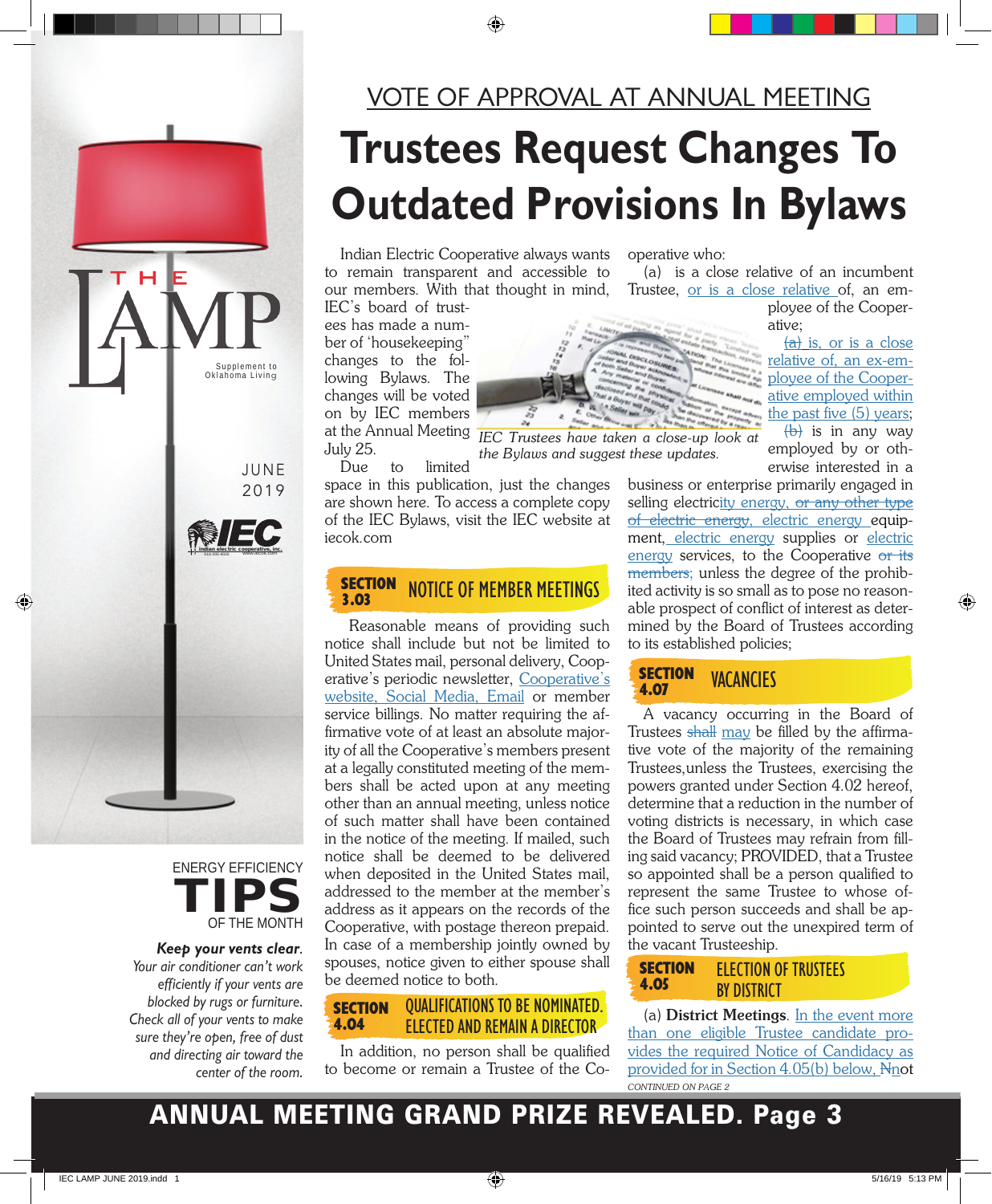## **Changes To Bylaws Recommended** *CONT. FROM PAGE 1*

less than thirty (30) days nor more than ninety (90) days before any annual meeting, the Board shall call a separate meeting of members for each district in which the term of the incumbent Trustees are due to expire, for the purpose of electing one Trustee to represent the members located within each such district. Such meeting must be held within the boundaries of said district. Trustee elections shall be conducted according to the District Meeting Polling Process, as defined in Section 4.05(e) below, which shall be immediately followed, upon the closure of the District Meeting Polling Process, by the district member meeting to be held for the purpose of announcing the winning Trustee candidate and for the purpose of conducting other appropriate non-election business, if any.

(b) **Notice of Candidacy.** Any person who desires to serve as Trustee for his or her district, shall be required to meet the qualifications of a Trustee as stated in Section 4.04 hereof, and shall file a notice of candidacy, on a form provided by the Cooperative, which shall also bear the signature of ten (10) members who support such candidate and who are eligible to vote in the candidate's district. The notice of candidacy shall be filed in person at the Cooperative's main office during Cooperative business hours, not less than twenty-five (25) days nor more than thirty-five (35) days prior to the meeting of the members of said district. No person may be elected Trustee at a district meeting without first having filed a notice of candidacy as provided in this subsection 4.05(b).

(c) **Voting.** Trustee Elections; District Meeting Polling Process. The only matter to be committed to a vote by the members in a particular district shall be the election of a Trustee to represent the members of such district. Voting of members residing in the district to elect a Trustee to represent the members of such district shall be conducted by secret written ballot, such ballots to be gathered on the same date and at the same location designated by the Board of Trustees for the District Meeting of the members, and such ballots to be collected via a "polling process" which shall continue for a length of time to be determined by the Board of Trustees (the "District Meeting Polling Process"). Each member, not in a status of suspension (as provided in Section 2.01), shall have one (1) vote. Spouses must vote jointly their single vote. Spouses shall vote in accordance with Section 1.04 (Husband and Wife - Joint Membership) and therefore, the vote of either or both shall constitute, respectively, one (1) joint vote: PROVIDED, that if both be present in disagreement on such vote, each shall cast only one-half (1/2) vote. Voting by proxy or by mail shall not be permitted. Ballots from 5% of the members within the district shall be required in order to constitute a "quorum" with respect to the election of a Trustee, and the candidate receiving the most votes out of the ballots cast shall be declared the winning Trustee candidate. In the event of a failure to achieve the required "quorum", or in the event of a tie between an incumbent Trustee standing for re-election and another candidate, the incumbent Trustee shall be deemed the winning Trustee candidate. In the event of a tie between any other non-incumbent candidates, the winner shall be determined by coin toss. If only one person shall have complied with the candidacy requirements set forth under subsection 4.05(b) hereof, such candidate shall automatically be declared the winning Trustee candidate. The District Meeting Polling Process shall be conducted in accordance with such other rules and regulations as may be established from time to time by the Board of Trustees, in its discretiondirection. The Trustee elected shall take office and assume the duties and responsibilities thereof at the first meeting of the Board, whether special or regular, following the District Meeting in which the Trustee was elected.

#### SECTION REGULAR MEETINGS 5.01

A regular meeting of the Board of Trustees shall be held, without notice, immediately after the adjournment of the annual meeting of the members, or as soon thereafter as shall be convenient, at such site as shall be designated by the Board in advance of the annual meeting. A regular meeting of the Board of Trustees shall  $\frac{1}{\text{abs}}$  be held monthly within one (1) of the counties served by the Cooperative within the State of Oklahoma, at such date, time and place, as the Board shall provide by resolution. Such regular monthly meeting may be held without notice other than such resolution; PROVIDED, that any Trustee absent from any meeting of the Board at which such a resolution initially determines the date, time or place of a subsequent meeting, or makes any change therein, shall be entitled to receive written notice of such determination or change at least five (5) days prior to the subsequent meeting of the Board; AND PROVIDED FURTHER that, by policy established by the Board, the President may change the date, time or place of a regular monthly meeting for good cause and upon at least five (5) days' notice thereof to all Trustees.

#### **SECTION ELECTION AND TERM OF OFFICE** 6.02

The four (4) officers named in Section 6.01 shall be elected by secret written ballot, annually and without prior nomination, by and from the Board of Trustees at the first meeting of the Board of Trustees held after the annual meeting of the members. If the election of such officers shall not be held at such meeting, it shall be held as soon thereafter as conveniently may be. Each such officer shall hold office until the first meeting of the board first held after the next succeeding annual meeting of the members or until the officer's successor shall have been elected and shall have qualified, subject to the provisions of the Bylaws with respect to the removal of trustees Trustees by the members and to the removal of officers by the Board of Trustees. Any other officers may be elected by the board from among such persons, and with such titles, tenure, responsibilities and authorities, as the Board of Trustees may from time to time deem advisable.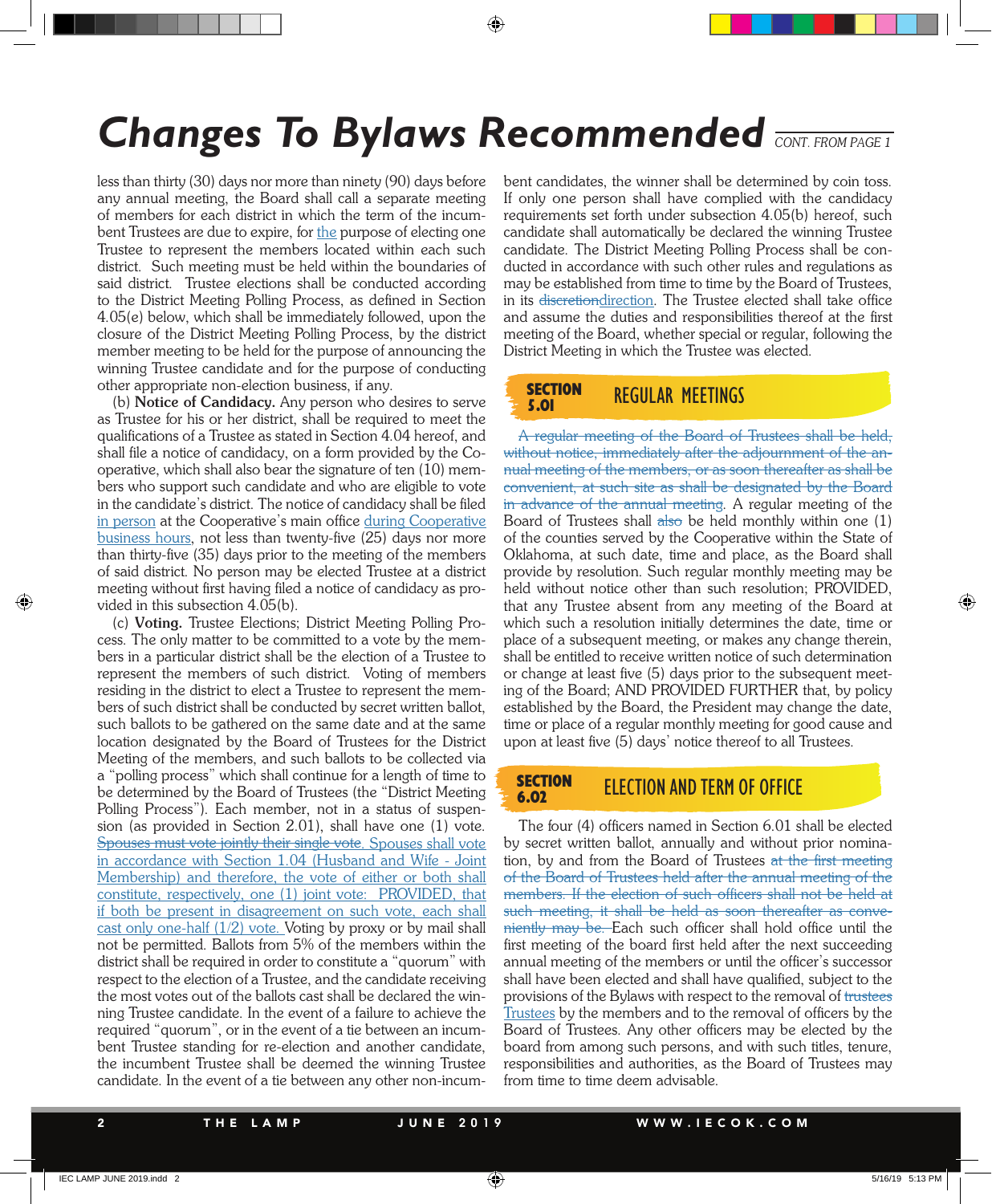# **IEC 80th Annual Meeting Next Month**

July 25 marks the 80th annual meeting for Indian Electric Cooperative's membership. The official meeting will begin at 7 p.m. at the Cleveland Event Center (324 N. Gilbert), but other activities will begin earlier.

 The outside Food Court and Business Spotlight Vendor Fair opens at 4 p.m. and is anticipated to be better than ever before. Registration will open at 6 p.m. with the first 1,000 registered memberships receiving a gift of \$20 in cash and an 80 Years of Service IEC cap. As in recent history, registration will be on the fast track; members are asked to bring their most recent IEC power bill so a bar code can be scanned. Prepaid members can register using the IEC SmartHub app on

their mobile phone. Registered members will have their names entered in the drawings for thousands of dollars in door prizes and, of course, the GRAND PRIZE: a 2014 Ford Pickup Truck! The truck is an F150 XLT package, 4x4, extended cab, short bed with a 5.4 liter engine and approximate mileage of 68,000. The truck is a retired IEC service vehicle.

Raffle tickets will be offered for purchase with proceeds benefitting the Operation Round-Up® grant program. A raffle ticket purchase gives you the opportunity to win a \$100 gift card to one of two restaurants: Click's Steakhouse in Pawnee or Hungry Eyes Restaurant and Bakery in Cleveland. Operation

Round-Upfacilitates individual and non-profit organization grants. The winners will be notified by phone.

A virtual reality tour is a new and exciting experience being offered to IEC members this year. The virtual reality (VR) tour is of the Thomas Hill Energy Center (THEC) provided by Associated Electric Cooperatives, Inc. (AECI). AECI is IEC's generation and transmission power provider in Springfield, MO. During the experience, members will:

View the plant from above the clouds and see how clean the air is from the units.

Hover above a train as it delivers low-sulfur coal, then watch the rotary car unload it.

See inside the plant.

Glimpse the reclaimed land where the mine used to be.

And more!

IEC members 13 years old and above are invited to experience the virtual reality tour and are required to read the legal information about virtual reality and sign the necessary forms if they choose to participate.

Members will also have the opportunity to pick up *Energy Star® Take Control and Save* rebates application at the AECI booth.

There will be live country music by the JD Brower Band beginning at 6 p.m. Preview their great sound at the band's website: jdbrowerband.com or on Facebook: JD Brower Band offers members a preview of *CONT. ON BACK PAGE*

### **2019 Annual Meeting** FOOD VENDOR **RESERVATION FORM**

| Food Business Name: Manual Manual Manual Manual Manual Manual                                                 |  |
|---------------------------------------------------------------------------------------------------------------|--|
| Contact Person: 2008 - 2009 - 2010 - 2010 - 2010 - 2010 - 2010 - 2010 - 2010 - 2010 - 2010 - 2010 - 2010 - 20 |  |
| Cell/Home Phones: Management Control of the Phones:                                                           |  |
|                                                                                                               |  |
| E-mail Address: No. 1994                                                                                      |  |
|                                                                                                               |  |
| City: City:                                                                                                   |  |
|                                                                                                               |  |
| Food or Drink to be sold (all drinks must be sold in screw top plastic                                        |  |
|                                                                                                               |  |

**PLEASE RETURN THIS COMPLETED FORM by July 1** to: Indian Electric Cooperative, Attn: Clara Eulert; P.O. Box 49, Cleveland, OK 74020 or email: clarae@iecok.com *Space is reserved on a first come, first served basis.*

### **2019 Annual Meeting** BUSINESS SPOTLIGHT **RESERVATION FORM**

| Business Name: Manual Manual Manual Manual Manual Manual Manual Manual Manual Manual Manual Manual Manual Manu                                                                                                                      |
|-------------------------------------------------------------------------------------------------------------------------------------------------------------------------------------------------------------------------------------|
| Contact Person: New York Contact Person:                                                                                                                                                                                            |
|                                                                                                                                                                                                                                     |
| Work Phone: 2008 - 2008 - 2010 - 2010 - 2010 - 2010 - 2021 - 2021 - 2021 - 2021 - 2021 - 2021 - 2021 - 2021 -                                                                                                                       |
| E-mail Address: <b>Andre</b> State Contract Contract Contract Contract Contract Contract Contract Contract Contract Contract Contract Contract Contract Contract Contract Contract Contract Contract Contract Contract Contract Con |
|                                                                                                                                                                                                                                     |
|                                                                                                                                                                                                                                     |
|                                                                                                                                                                                                                                     |
| Product(s) to be sold or displayed:                                                                                                                                                                                                 |
|                                                                                                                                                                                                                                     |

**PLEASE RETURN THIS COMPLETED FORM by July 1** to: Indian Electric Cooperative, Attn: Clara Eulert; P.O. Box 49, Cleveland, OK 74020 or email: clarae@iecok.com *Space is reserved on a first come, first served basis.*